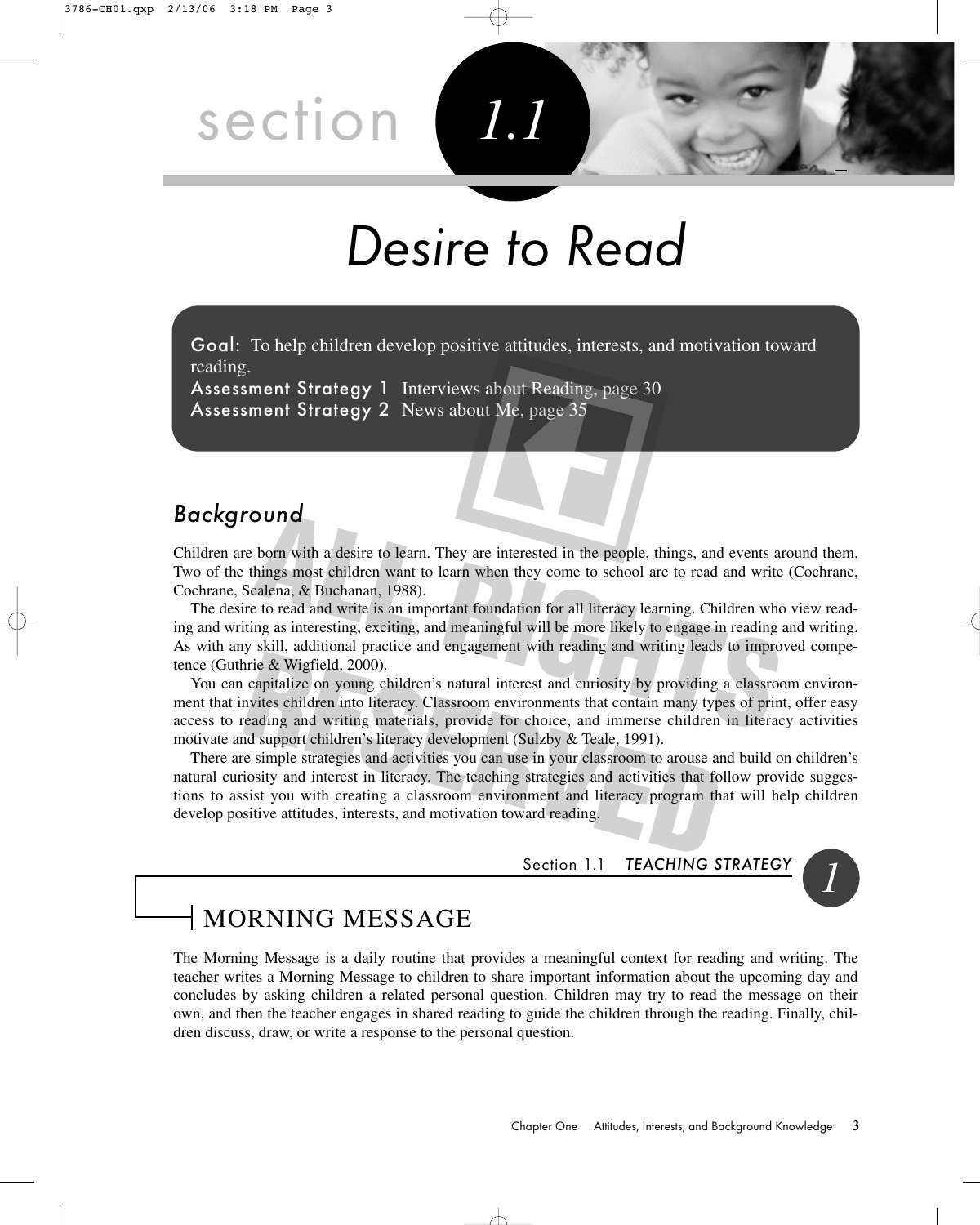#### **DIRECTIONS**

1. Write a short message on the chalkboard or on chart paper. The message should include important information about the upcoming day. The message then concludes by asking the children a related personal response question. A sample message is shown on the next page.

Dear Boys and Girls,

Today is art day. We will be painting pictures. We will use blue, green, red, and yellow paint. I like to use many colors in my paintings. What colors will you use when you paint today?

Your friend, Mrs. Shaffer

- 2. Post the message prior to the children's arrival in the classroom. Provide ample time for the children to look at the message and informally discuss it among themselves.
- 3. Gather the children around the message. Read the message aloud to the children. Use your hand or a pointer to highlight the text as it is read.
- 4. Reread the message. Encourage the children to join in with the reading.
- 5. Discuss the ideas in the message. Discuss the question in the message. Provide time for students to informally discuss their responses to the question. nessage. Encourage the children to join in with the reading.<br>
deas in the message. Discuss the question in the message. Provide time for students<br>
iscuss their responses to the question.<br>
to record their responses to the q
- 6. Ask children to record their responses to the question by either drawing or writing responses in their journals.
- 7. Provide time for children to share their responses. Sharing can be done in small groups or with the entire group.

## Tips for English Language Learners **B-b-C-c-** Tips for English Language Leff<br>res to the morning message to help English Language Learners understand the<br>rese.<br>Penglish Language Learners to partner with other children to explore the more you discuss it as a

- Add pictures to the morning message to help English Language Learners understand the context of the message.
- Encourage English Language Learners to partner with other children to explore the morning message before you discuss it as a group.
- If you know any words in the child's home language, consider using both the English language and the child's language for those words in the morning message. This action will support English Language Learners as well as encourage the other children to learn words in another language.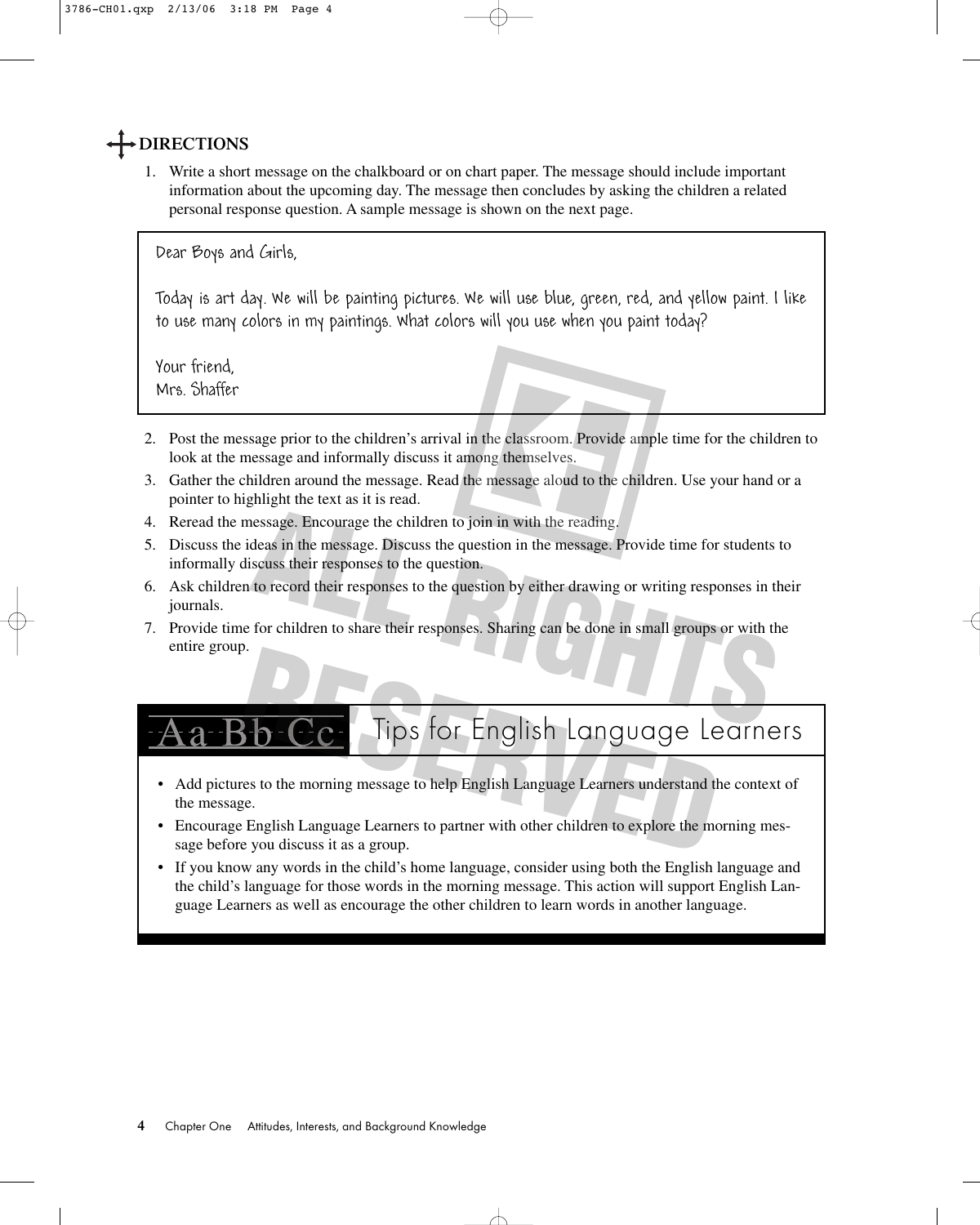Section 1.1 TEACHING STRATEGY

#### SHARED READING

Shared Reading replicates the bedtime story sharing situation with an individual, a small group, or a classroom of children. This strategy allows children to participate in and enjoy books they cannot read on their own (Mooney, 1990). The emphasis of this strategy is on enjoyment of the story as a whole. Teachers can introduce a wide range of exciting books to children through Shared Reading.

#### **← DIRECTIONS**

- 1. Select a children's book with predictable text and engaging illustrations. If you are reading with a large group of children, a Big Book will work well.
- 2. Have children sit so they all can hear the story and see the illustrations. A story rug is a helpful addition to the classroom.
- 3. Show the children the cover of the book and read the title. Ask them to make predictions about the contents of the book. Invite selected children to respond to some of the ideas that are shared.
- 4. Read the story aloud, inviting children to read along if they would like to do so.
- 5. Provide time for the children to share their personal responses and favorite parts of the book.
- 6. Reread the book, inviting the children to read along if they would like to do so.
- 7. Place the book in the classroom library so the children can read it during their free time.

#### Tips for English Language Learners

- Select predictable books with clear illustrations to provide clues for English Language Learners during shared reading. An extensive listing of predictable books can be found in Johns and Lenski (2005). Final Comparison of the book, inviting the children to read along if they would like to do so.<br>
Tips for English Language Learning their free time.<br>
Tips for English Language Learning their free time.<br>
Tips for English Lan
- Provide time for English Language Learners to engage in a picture walk to see the story before starting the shared reading. The picture walk allows children to look at the pictures and think about what the story line might be before hearing the actual story. To do a picture walk, have the children look at the cover and discuss what they see. Progress through the book, directing the children's attention to pictures that convey important information about the story. Direct helpful questions to the children. After viewing and discussing the pictures, begin reading the story with the children. ct predictable books with clear illustrations to provide clues for English Lan<br>ng shared reading. An extensive listing of predictable books can be found in<br>5).<br>vide time for English Language Learners to engage in a picture

Section 1.1 TEACHING STRATEGY



*2*

#### FAVORITE BOOK SHOW AND TELL

Since literacy is a social process, children benefit from meaningful opportunities to share and discuss books with their peers. The Favorite Book Show and Tell strategy allows children to share their favorite books as well as to learn about books their classmates enjoy. This strategy also supports the children's listening and speaking skills.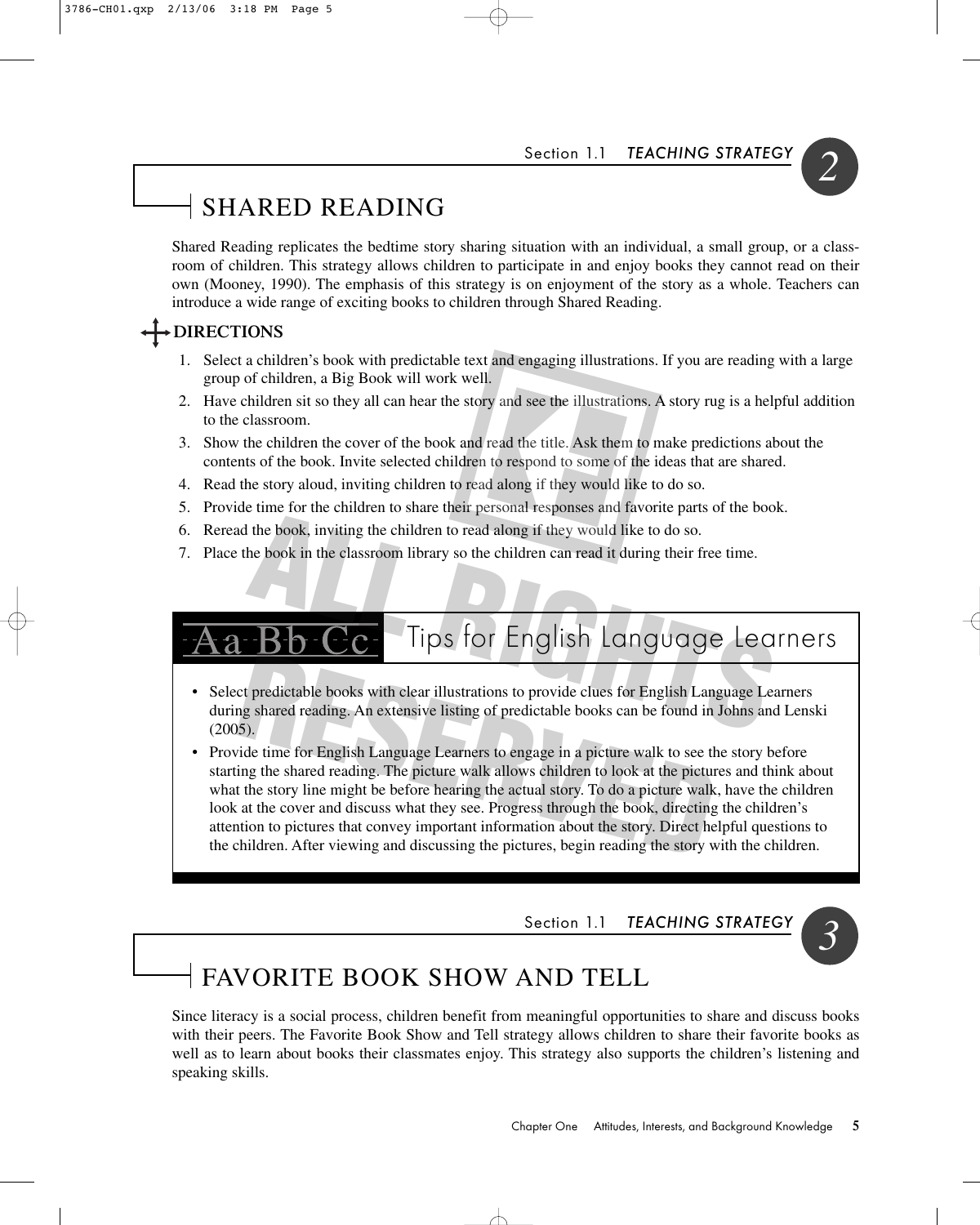#### $\bigoplus$  DIRECTIONS

- 1. Inform children that you will be having Favorite Book Show and Tell time each day. Explain to the children that each of them will have a chance to share a favorite book with the class. Clarify that the books can come from the children's homes, the public library, the school library, or the classroom library. Explain that the books can be new to the class or ones that have been read and shared together. Allow children to repeat a book if it is a favorite for more than one child in the classroom. Also, explain that children can select books that have been read to them or books they have read on their own.
- 2. Model the Favorite Book Show and Tell process using a book the children know from the classroom. Show the book to the children and say something such as, "The book *Lily's Purple Plastic Purse* is written by Kevin Henkes (1996). It is one of my favorites because it is funny, and Lily is an interesting character. I also like the pictures because they have some funny surprises hidden in them. The book has a happy ending, and it teaches a lesson too. I would recommend this book to anyone who likes funny books and stories about school."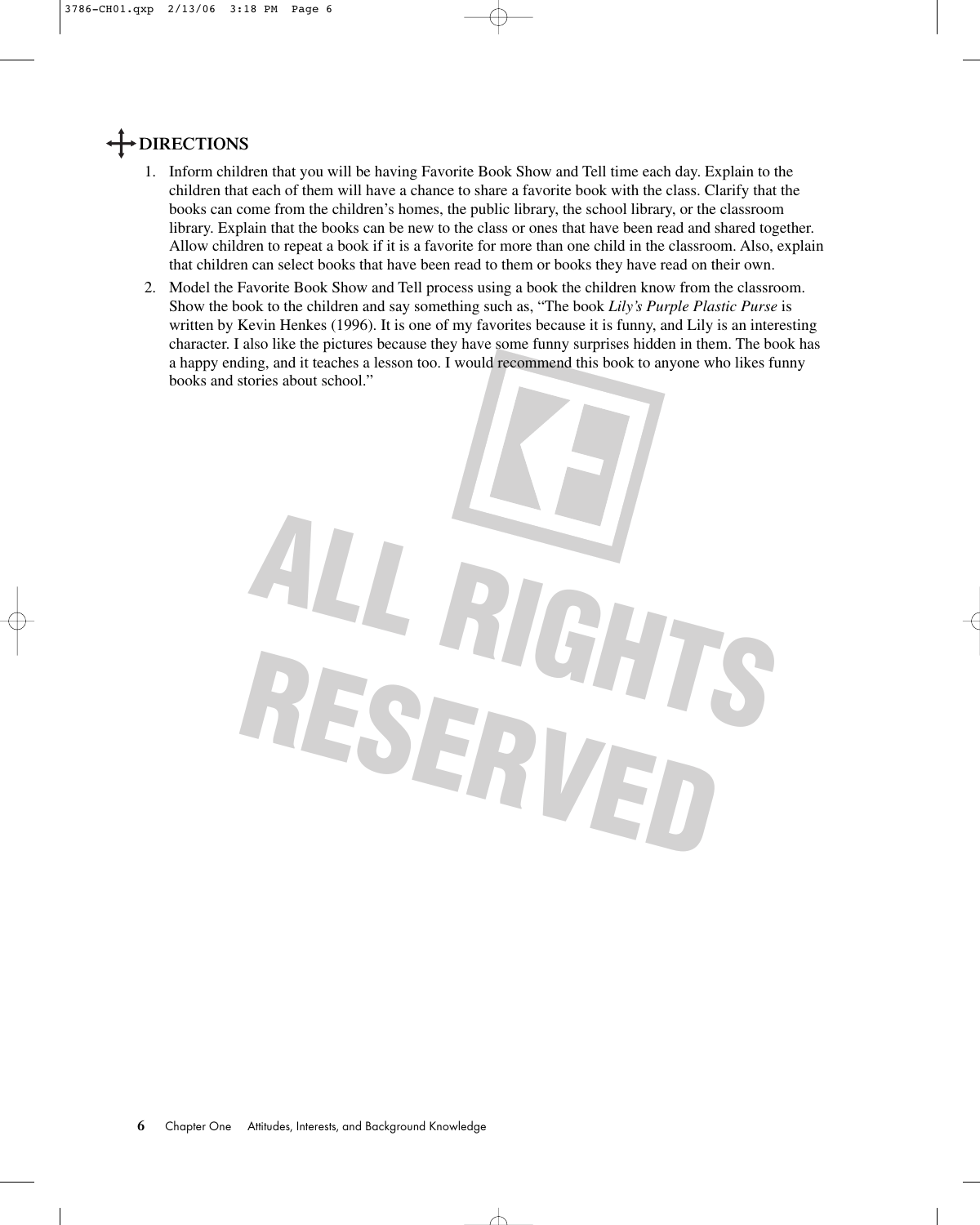## Favorite Book Show and Tell

|                                                                                                                                                                                                                                      | UUUUUUUUUUUUUUUUUUUUUUUU |
|--------------------------------------------------------------------------------------------------------------------------------------------------------------------------------------------------------------------------------------|--------------------------|
| Your Name                                                                                                                                                                                                                            |                          |
|                                                                                                                                                                                                                                      |                          |
|                                                                                                                                                                                                                                      |                          |
|                                                                                                                                                                                                                                      |                          |
| Author Author Author Author Author Author Author Author Author Author Author Author Author Author Au                                                                                                                                 |                          |
|                                                                                                                                                                                                                                      |                          |
| Illustrator <u>New York and the Band of Band of the Band of Band of the Band of the Band of the Band of the Band of the Band of the Band of the Band of the Band of the Band of the Band of the Band of the Band of the Band of </u> |                          |
|                                                                                                                                                                                                                                      |                          |
|                                                                                                                                                                                                                                      |                          |
|                                                                                                                                                                                                                                      |                          |
|                                                                                                                                                                                                                                      |                          |
| Draw something you liked from the book.                                                                                                                                                                                              |                          |
|                                                                                                                                                                                                                                      |                          |
|                                                                                                                                                                                                                                      |                          |
|                                                                                                                                                                                                                                      |                          |
|                                                                                                                                                                                                                                      |                          |

From Jerry L. Johns and Roberta L. Berglund, *Strategies for Content Area Learning* (2nd ed.). Copyright © 2006 by Kendall/Hunt Publishing Company (1-800-247-3458, ext. 4). May be reproduced for noncommercial educational purposes. www.kendallhunt.com/readingresources.html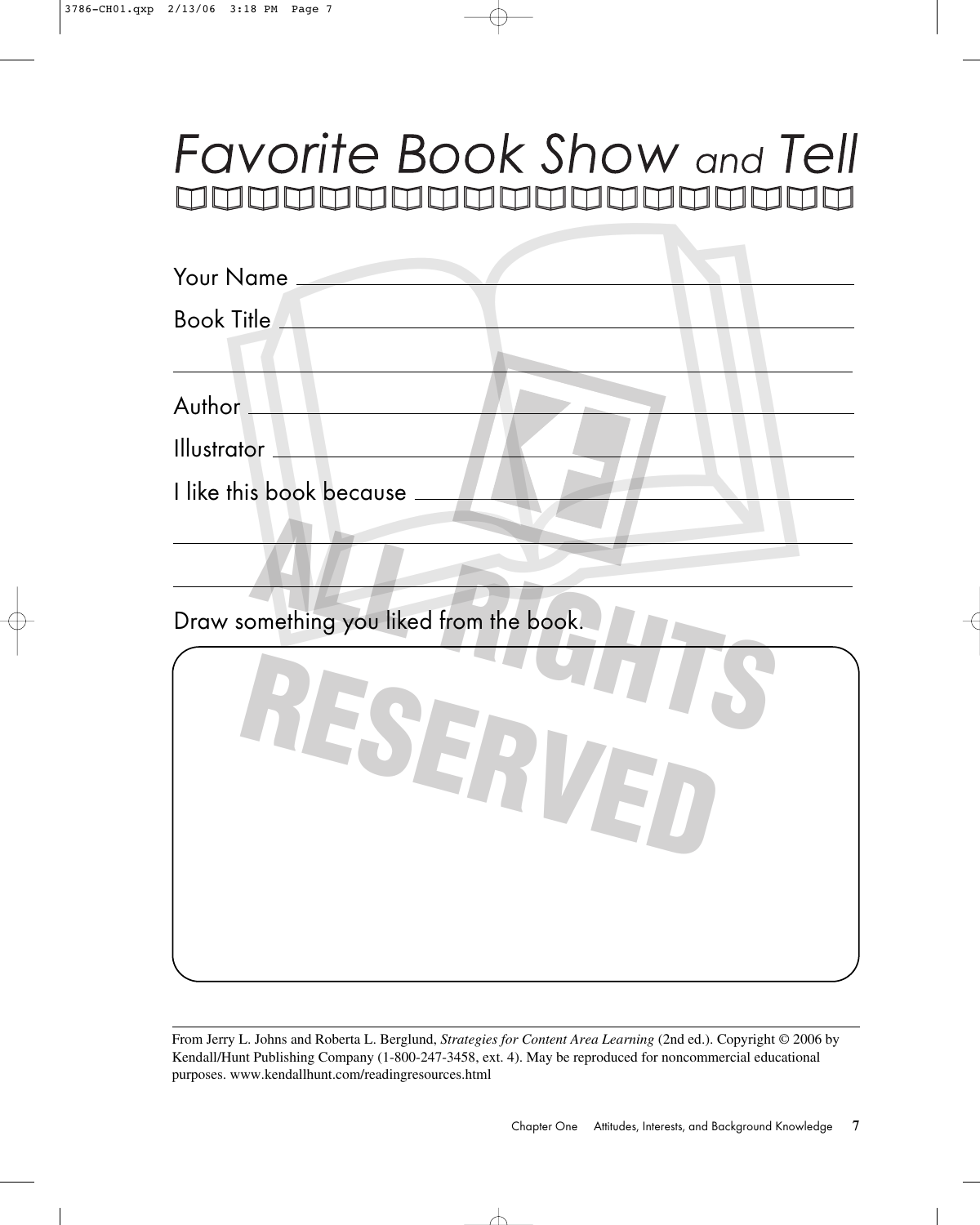*4*

#### POEMS, SONGS, AND RHYMES

A very natural and engaging way to help young children develop a favorable attitude toward reading is to capitalize on a wide variety of poems, songs, and nursery rhymes. It is possible to use these literary pieces to help develop sound awareness, speech-to-print matching, language flow, concepts for letters and words, and an understanding of print conventions (e.g., print goes from left to right and top to bottom in English). Some of the popular types of rhymes include lullabies ("Rock-a-bye Baby"), singing game rhymes ("Ring-a-Round O'Roses"), counting-out rhymes ("One, Two, Buckle My Shoe"), tongue twisters ("Peter Piper"), nonsense rhymes ("If All the World Were Paper"), and verse stories ("The Queen of Hearts"). They often appeal to children because of their sounds, rhymes, and strong rhythms.

#### **DIRECTIONS**

- 1. Consider the maturity and interest of children when selecting a poem, song, or rhyme. It should be fun for the children and have the potential to help achieve a a variety of teaching goals. For example, reciting "Jack and Jill" might be used to help children develop an understanding of rhyming.
- 2. Begin by sharing the selected material aloud. The children should listen. Read the material again and invite the children to join in as they are able. Read the material a third time in an echo reading fashion: read a line and have children echo it back to you. Then talk about the selection and invite children to share their ideas or reactions.
- 3. Present the material on a piece of chart paper or an overhead transparency. Read it while pointing to the words. Help the children understand that you are reading the words. Point out how the print flows and how the words rhyme. Carefully select the one or two aspects of language you wish to emphasize. Keep the sharing active and lively, stressing the joy and fun of the material. nd have children echo it back to you. Then talk about the selection and invite children<br>leas or reactions.<br>Inaterial on a piece of chart paper or an overhead transparency. Read it while pointing<br>the children understand tha
- 4. Select additional material to share each day. Move gradually from oral sharing to reading the printed word. Some of the rhymes can be acted out ("One, Two, Buckle My Shoe") so take every opportunity to actively engage children.
- 5. As children begin memorizing the material, take opportunities to have them say the rhyme from memory at various times during the day. These words in memory can be used in later lessons to develop speech-to-print match and other print concepts. Songs may be particularly enjoyable to the children and help them make connections to print as they demonstrate their interest. Children can also be shown how to keep time with the rhyme by clapping their hands or rocking back and forth. For the read the material control of the material control of the rhymes can be acted out ("One, Two, Buckle My Shoe") so take eveer agage children.<br>
I begin memorizing the material, take opportunities to have them say the
- 6. Write the various poems, songs, and rhymes on chart paper and post them around the room. Invite the children to read the materials independently, with partners, or in small groups.
- 7. One variation is to use dramatization with nursery rhymes (Roush, 2005). For "Little Boy Blue," get pictures, objects, or a video of the following: horn, sheep, meadow, corn, and haystack. Children can dramatize the rhyme by doing the following:

Pretend to blow a horn.

"Baa" like a sheep.

Eat corn like a cow.

Put hands up as if questioning where Little Boy Blue is.

Pretend to be asleep.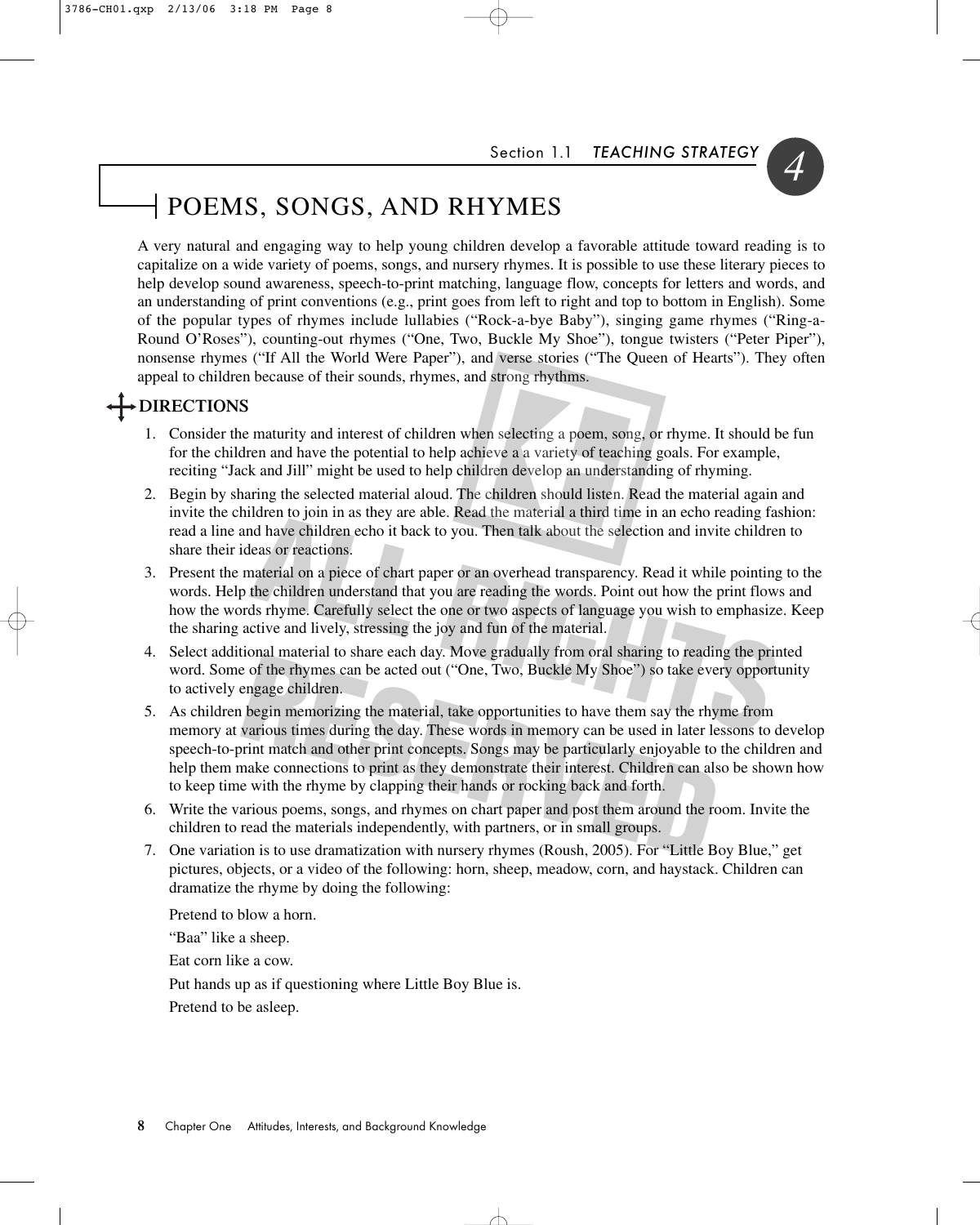# & Activities, tips, Center Ideas

- 1. Provide daily class time for self-selected reading. Consider using a fun acronym as a name for this activity (e.g., DIRT: Daily Independent Reading Time or DEAR: Drop Everything And Read). Provide access to a wide variety of reading materials and allow children to find a comfortable place to read in the classroom. You can also provide a short sharing time after children have completed their reading.
- 2. Model your enthusiasm and love for reading. Bring in your favorite books and share them with the children. Discuss how and why reading is important to you. Provide a special display of your favorite books in the classroom. Update the display on a regular basis.
- 3. Create a print-rich classroom environment that includes access to and displays of various types of print. Possible types of print are listed below.
	- labels for important classroom locations and materials
	- lists of children's names (e.g., who lost a tooth, birthdays)
	- sign-in sheet
	- message board
	- posters with captions
	- displays of the children's work and writing
	- announcements
	- classroom rules and procedures
	- chart and language experience stories
	- children's books and magazines
- 4. Read aloud to the children at least once a day, more often if possible. Focus on the children's enjoyment of and personal reactions to the story. Consider using different voices and sound effects to make the read-aloud experience highly motivating for the children. Provide time for children to ask questions and discuss their responses to the story. sage board<br>lays of the children's work and writing<br>suncements<br>sroom rules and procedures<br>t and language experience stories<br>dren's books and magazines<br>loud to the children at least once a day, more often if possible. Focus
- 5. Schedule time for children to share with their classmates the books they are reading and stories they are writing. Learning what their peers are reading and writing often serves as a motivator for children to pursue similar reading and writing tasks. Consider using a special chair such as a rocking chair to make the sharing experience more special. Provide options so children can share with a small group of children or the entire class. idion is books and magazines<br>aloud to the children at least once a day, more often if possible. Focus on the<br>ment of and personal reactions to the story. Consider using different voices a<br>the read-aloud experience highly m
- 6. Implement a home-school reading program through the use of reading backpacks. Fill several small backpacks or book bags with children's books on specific topics or by particular authors. Include construction paper, markers, crayons, pencils, and a small notebook in the backpack. Attach a short note explaining that parents and children are invited to share the books and write or draw about their favorite parts. When children return the backpack to school, provide time for them to share their responses. Post their responses on a bulletin board or in the classroom library. Change the contents of the backpacks frequently and rotate them around the classroom so all children can take home a reading backpack on a regular basis.
- 7. Arrange the classroom so children have easy access to literacy materials. For example, consider establishing a writing center that contains different types of paper, markers, pencils, pens, a computer, a children's typewriter, letter stamps, picture dictionaries, scissors, glue, tape, letter tiles, magnetic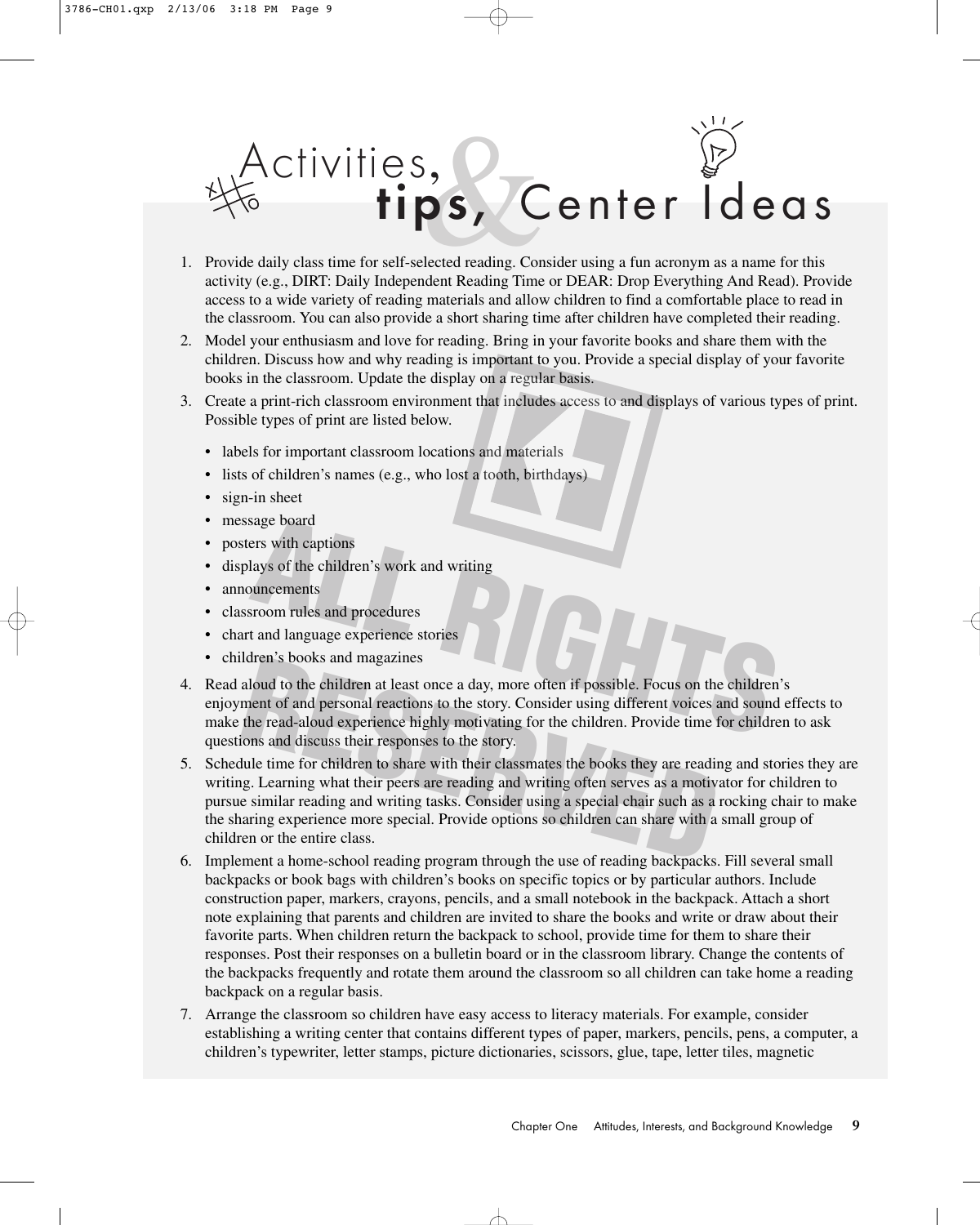letters, and other writing supplies. Label storage areas for materials in the center so children can find and put away materials themselves.

8. Create literacy play centers so children can explore literacy through meaningful play situations. A list of literacy play centers and suggested materials is provided in the box below.



- 9. Implement a message board in the classroom. Consider using a bulletin board with a pocket or envelope for each child. To introduce the message board, write a personalized message to each student in the classroom. Provide daily time for children to write messages to their classmates. To keep the message board going, you may want to write messages to several children each day.
- 10. Invite children to engage in artistic responses to literature. Provide opportunities for children to explore creative dramatics, art, music, dance, and movement activities after reading a book. These types of responses actively involve children in learning and literature.
- 11. Introduce children to various genres of literature by doing brief book talks. During book talks, focus on enticing children to want to read the books without giving away the stories. After conducting book talks, make the books available in the classroom library.
- 12. Develop a cross-age reading buddy program. This type of program pairs a younger child and an older child so they can read together. The focus of this type of activity is on enjoying the stories and making reading fun.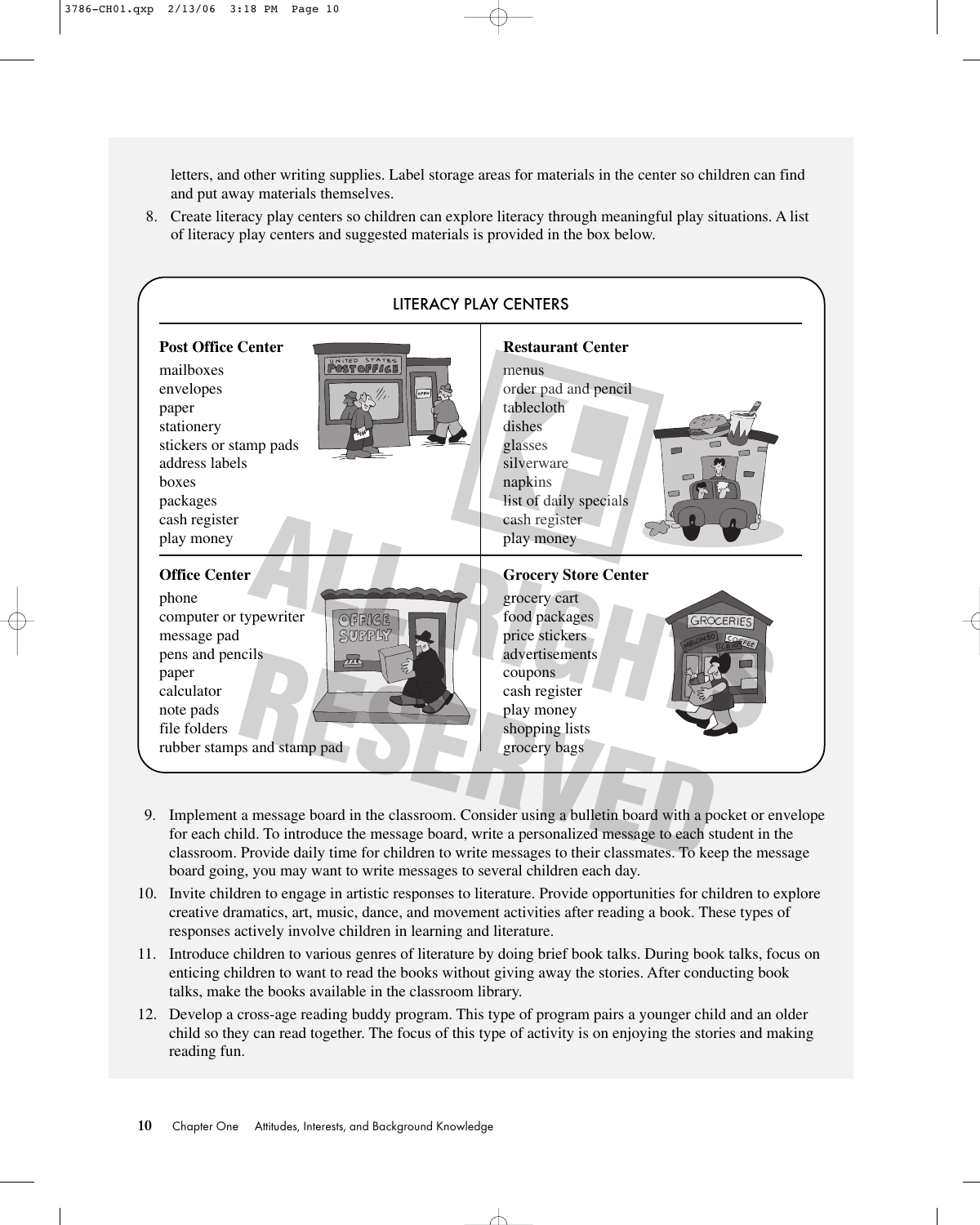- 13. Develop a classroom listening center so children can follow along as they listen to a tape-recorded version of a book. Rotate the books and tapes in the listening center on a regular basis.
- 14. Implement a guest reader program to invite various adults from the school and community to share their favorite books with children. Designate a special place in the classroom to display books shared by guest readers.
- 15. Establish a well-stocked classroom library and provide daily time for children to browse through the library and select materials. Suggestions for creating a classroom library are detailed in the following list.

| <b>Specific, named location</b> | The classroom library is in a highly visible area, and it has a specific<br>name.                                                                                                       |
|---------------------------------|-----------------------------------------------------------------------------------------------------------------------------------------------------------------------------------------|
| <b>Partitioned and private</b>  | The classroom library is separated from other areas in the classroom<br>by book shelves, book carts, or other partitions.                                                               |
| <b>Comfortable</b>              | The library contains comfortable seating such as bean bag chairs,<br>carpet squares, or pillows.                                                                                        |
| <b>Number of books</b>          | Provide a minimum of five to eight books per child.                                                                                                                                     |
| <b>Assortment of books</b>      | Provide books from varied genres and reading levels. Be sure to<br>include other reading materials such as magazines, pamphlets,<br>materials written by the children, and class books. |
| Organization                    | Organize books and provide labels to show the organization (e.g.,<br>genres, themes, topics, authors, or reading levels).                                                               |
| <b>Shelving</b>                 | Include some open shelving so students can see book covers. Shelve<br>other books with the spines facing out to provide room for more<br>books in the available space.                  |
| <b>Literature Displays</b>      | Include displays with posters, felt boards, stuffed animals, and<br>puppets that are related to children's books.                                                                       |

#### CREATING A CLASSROOM LIBRARY